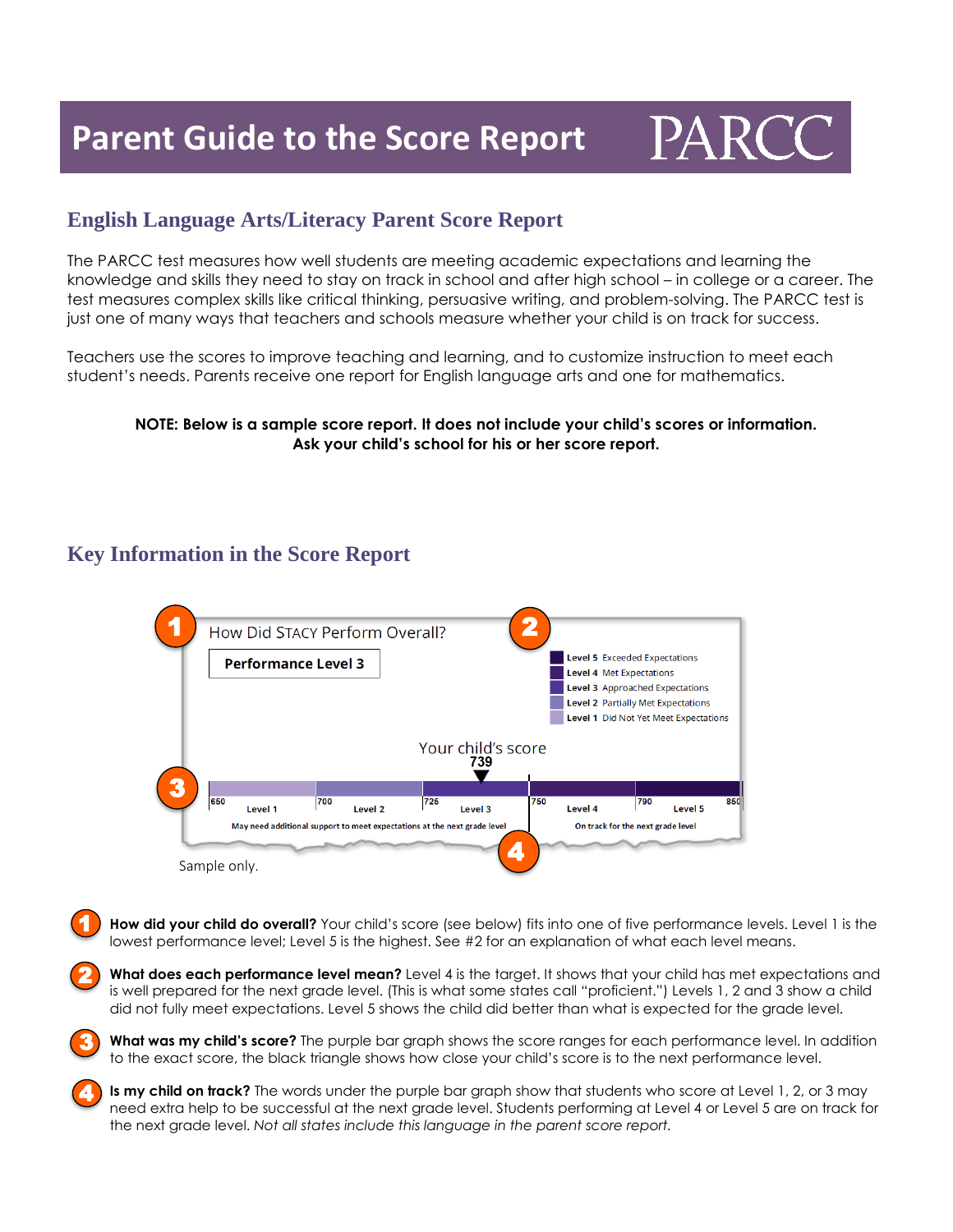## **Parent Guide to the Score Report**

# PAR<sup>C</sup>

| <b>School Average</b><br>714 |                         |     |     |     |     | How Students in Your State Performed |         |         |                                                  |         |
|------------------------------|-------------------------|-----|-----|-----|-----|--------------------------------------|---------|---------|--------------------------------------------------|---------|
|                              | <b>District Average</b> |     |     |     |     |                                      |         |         |                                                  |         |
|                              |                         | 724 |     |     |     |                                      |         |         |                                                  |         |
| <b>State Average</b>         |                         |     |     |     |     |                                      |         |         |                                                  |         |
| 729<br>Cross-State Average   |                         |     |     |     |     | 15%                                  | 25%     | 35%     | 15%                                              | 10%     |
|                              |                         | 714 |     |     |     | Level 1                              | Level 2 | Level 3 | Level 4                                          | Level 5 |
|                              |                         |     |     |     |     |                                      |         |         | Percentage of students at each performance level |         |
| 650                          | 700                     | 725 | 750 | 790 | 850 |                                      |         |         |                                                  |         |

5

6

**How do I compare scores?** Unlike many previous state test score reports, PARCC score reports show how your student is performing compared to the average for students in the same grade in the school, district, and state. Some states also include a comparison to students in all states that took the test, called the cross-state average.

**How did students in my state do?** This shows the percentage of students at each performance level in your state. This gives you a sense of how students are doing overall in your state, and how your child's performance compares.

|   | <b>Student Growth Percentile</b><br>Your child's score this year is the same as or better than 35 percent of Maryland students who had a similar score to your child<br>on the assessment in a previous year(s).                                                                |
|---|---------------------------------------------------------------------------------------------------------------------------------------------------------------------------------------------------------------------------------------------------------------------------------|
| 8 | The probable range in the student's overall score on this test is plus or minus 3.3 points. This is the amount of change that would be<br>expected in your child's score if he/she were to take the test many times. Small differences in scores should not be overinterpreted. |

Sample only

**Is my child improving compared to last year?** Student Growth Percentile (SGP) shows how your child's improvement from last year compares to other students' improvement. In other words, compared to other students who scored the same as your child did last year, how much did your child's achievement improve? The higher the SGP, the better your child did, compared to other students who scored the same as your child did last year. An SGP of 50 percent or more means they improved *more* than most students who scored the same as they did last year. An SGP of 49 percent or less means they did not improve as much as other students who scored the same as they did last year. *Not all states include the Student Growth Percentile in the parent score report.* 7

8

**How precise is my child's score?** Similar to public opinion polls, which have a "margin of error," test scores are accurate within a few points. If your child were to take the test on another day, his/her score might be slightly higher or lower. This shows the likely variation in scores for your child. Check your child's score report to see what the probable range is. *Not all states include the probable range in the parent score report.*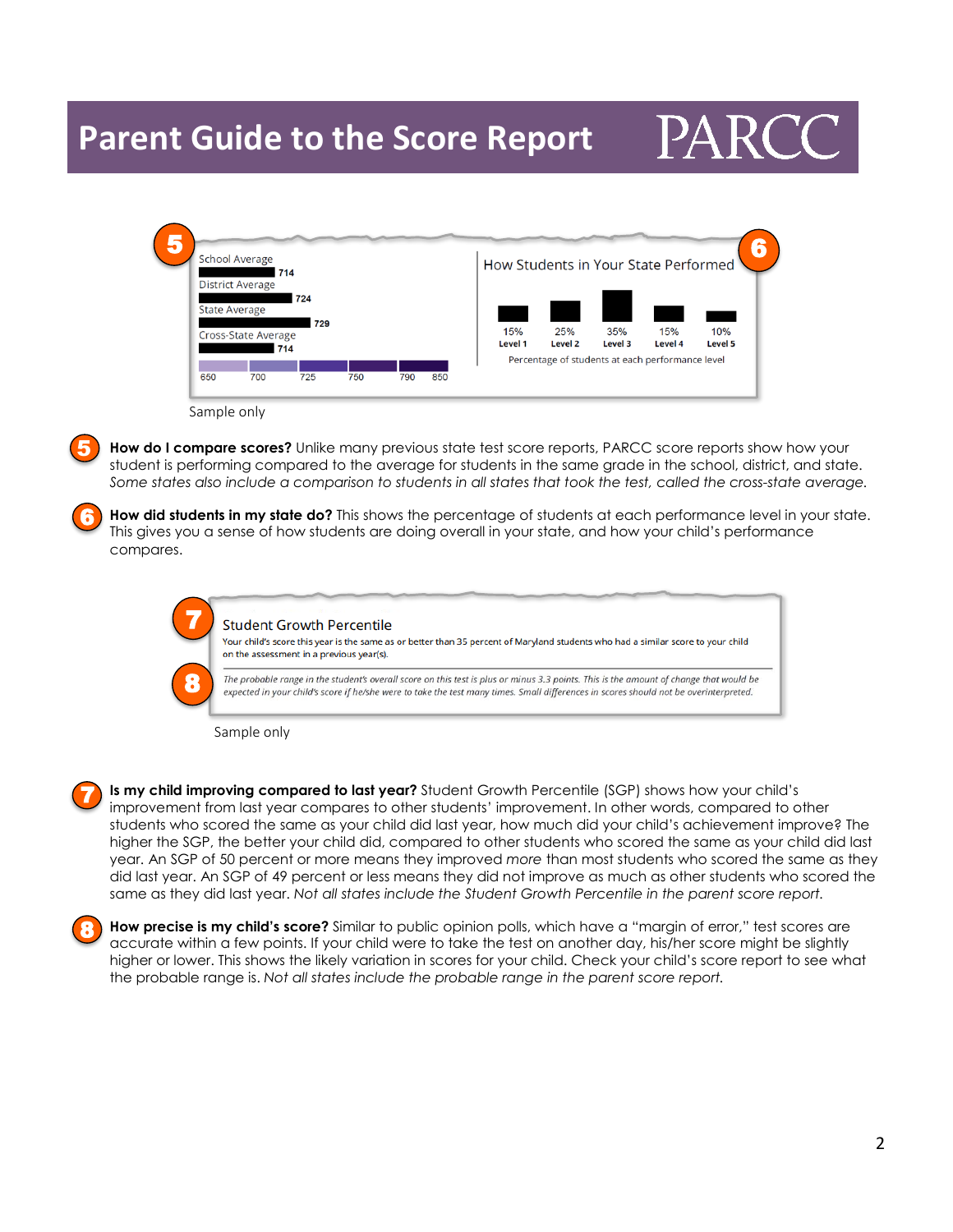

#### **Side 2 of the Parent Score Report**



Sample only

**How did my child do in reading and writing?** Your child received a sub-score on a set of questions in each area. Students who just met expectations score 50 in reading and 35 in writing. Higher scores show your child exceeded expectations, while lower scores show he/she has not fully met the expectations. You can also see the average score for students in the school, district, and state. These sub-scores do not add up to the overall score. *Some states also include a cross-state average comparison to students in other states that took the same test.* 9



**How did my child do in different areas of reading and writing?** This section shows where your child is excelling and where he/she needs extra support. Each area, such as *vocabulary* and *writing expression,* includes a description of what it looks like to meet the expectations. 10

**What do the arrows mean?** The arrows give you a quick rundown on how your child is doing compared to students who are meeting expectations. The legend explains that in words. 11